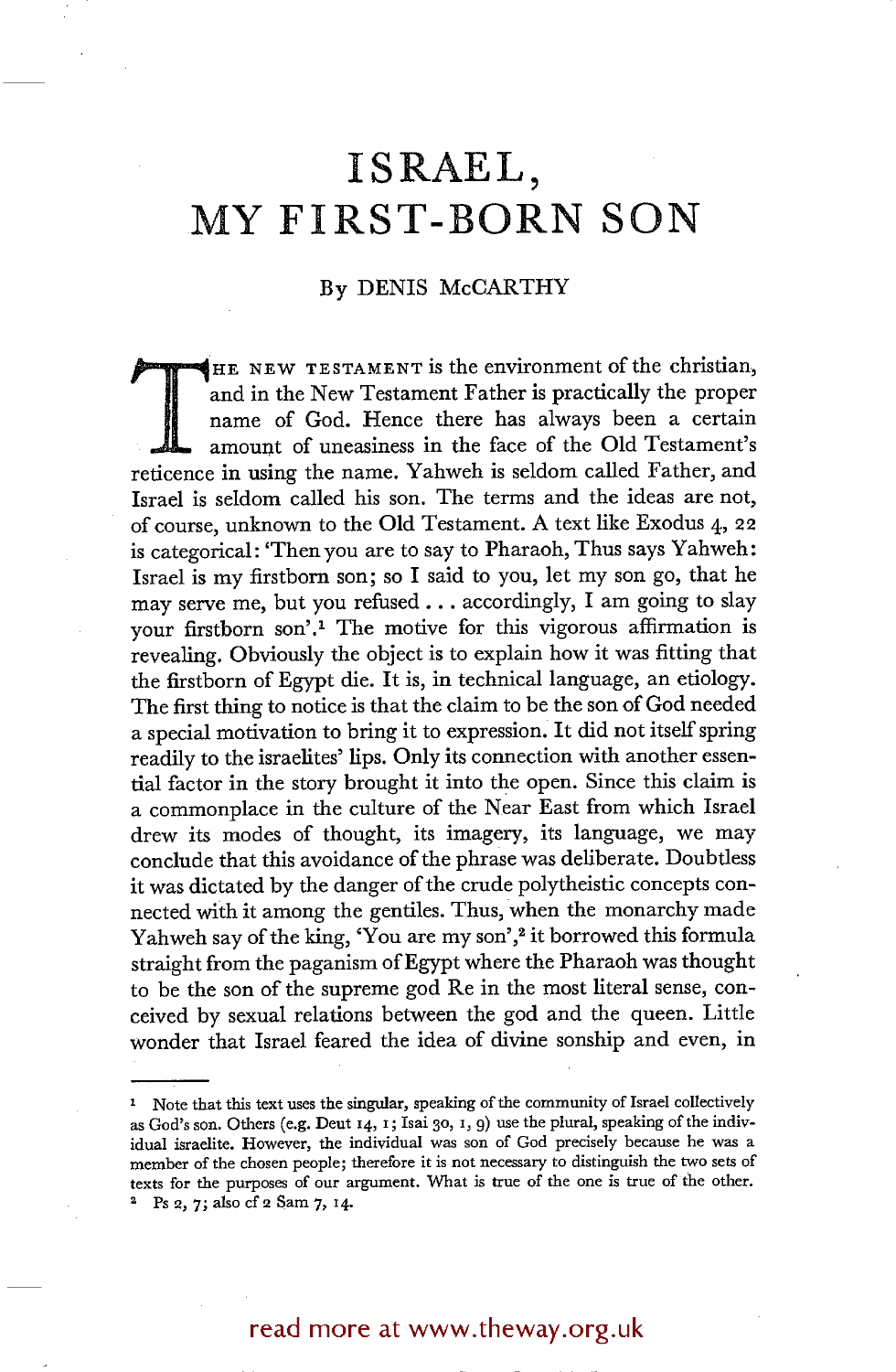certain quarters at least, the monarchy itself; it could be a paganizing institution.

Nonetheless Israel was ready to call itself son in a context of immense richness: namely, in an essential association with the exodus, the central fact of its revealed religion. We cannot understand the phrase, 'my firstborn son' here as an accidental epithet, a poetic exaggeration, precisely because it has an etiological function, an important explanatory role, within this great story. It is integral to the account of the exodus, the saving event *par excellence,* which revealed Yahweh's will to save his people. I

The whole Old Testament is marked by this event, all salvation history centres around it: so much so that the phrase 'Yahweh the God who brought you out of Egypt', became the very name, the identification of the God of the Old Testament. Moreover, when Israel was confronted by the crisis which cost it its independence, its social structures, its public cult and religious life, prophets like Jeremiah and the second Isaiah could turn only to the exodus for the imagery and the ideas to express the promise of restoration. The return of the exiled jews and the re-establishment of their state and religion were to be a new and more marvellous exodus – that paradigm of all salvation.

It is noteworthy that the affirmation of Israel's divine sonship reappears most often precisely in this context. The return is another miracle of Yahweh's saving grace, and it is a miracle granted his children. Before the event Hosea promises a return motivated by Yahweh's fatherly love.<sup>2</sup> Jeremiah sees the return as a restoration of the father-son relationship between Yahweh and Israel, a true and lasting relationship parallel to the new covenant which he also promises.<sup>3</sup> The whole of third-Isaiah,<sup>4</sup> is preoccupied with the return in which Yahweh acts according to the classic terms attached to the original exodus as saviour and redeemer<sup>5</sup> of his children.<sup>6</sup> And

<sup>2</sup> Hos II. <sup>3</sup> Jer 31, 9; cf 31, 31-34. <sup>4</sup> i.e. Isai 56, 1-66, 24. 5 Note that in hebrew redeemer *go'el* was originally a family concept. The *go'el* was the member of the clan responsible for its integrity and especially its vindication in the face of injury. Later the meaning was generalized, but the word always retained its connection with the family also.  $\frac{6}{1}$  Isai 64, 8, 16.

 $\overline{1}$  There are certain problems here which cannot be ignored entirely. I. Is the connection between Israel, God's firstborn son and the plague on the firstborn of Egypt essential in the sense of being the actual historical motivation for the event? Certainly not. The connection is literary, made by the writer or rather the tradition from which he drew. But it is the literary whole which is God's word; so that what matters is the integration of the text into the literary unit and so into its theology. 2. Was the passover and the attendant rite of the firstborn really the original occasion for the exodus and its preliminary plagues? Once again the connection is literary and theological and that suffices.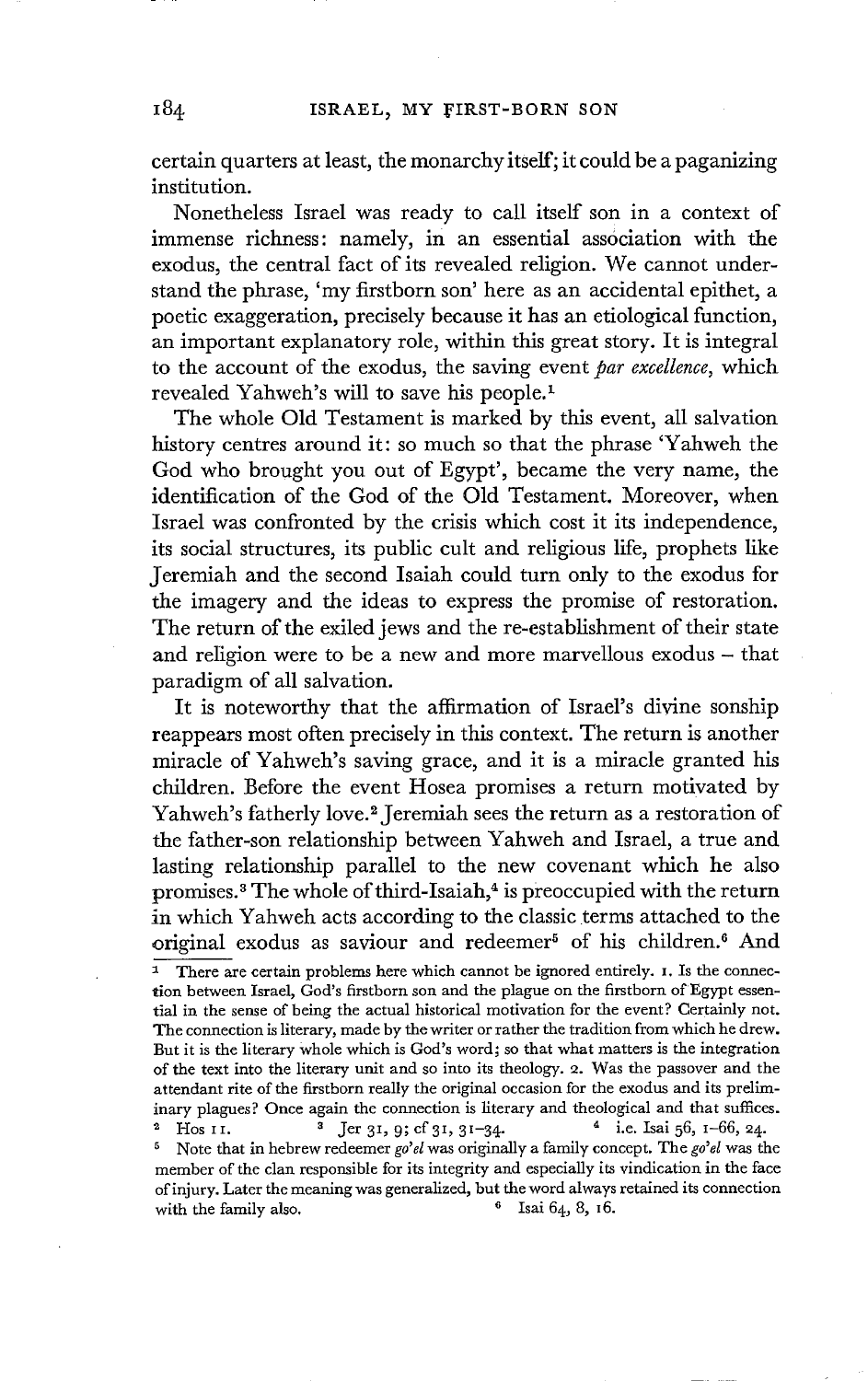where the Israel of the exodus is only once called Yahweh's son, the affirmation of the father-son relationship is repeated several times in the context of the return. We have an example of a classic process. Terms and concepts which were true and important, but which might have misled earlier Israel, were no danger to the people tested and purified by their trials, and they could be used and developed freely in all their richness.

There is, then, a considerable complexity in the Old Testament attitude toward the idea of Israel's divine sonship. On the one hand, the idea is seldom stated, especially in the older levels of the Old Testament. On the other hand, it was definitely there, and it was inextricably bound up with the central facts of salvation history. Indeed, his very language forced the israelite to think in terms of sonship when he thought of his relation with God. He knew that Israel had a special relation to Yahweh, and hebrew, like the other semitic tongues, characteristically spoke of a relationship as sonship. A citizen was 'son of the nation',<sup>1</sup> a craftsman was a 'son of the craft',<sup>2</sup> a disciple was 'the son of the sage',<sup>3</sup> and so on. Son was the general term for relationship. Inevitably, the people specially related to Yahweh were his sons. We must take care here lest we fail to catch the full resonance of the term. Because we have in our language specific names for these relationships, citizen, craftsman, disciple and so forth, we might make the mistake of thinking that the hebrew use of son in these cases, and for relation in general, is a transparent metaphor, with no further meaning beyond those of our own specialized terms. Not so: the semitic languages reflect the profound feeling about the nature of society as essentially familial. A little reflection can show us how appropriate this feeling is. For instance, a true citizen is indeed the son of his city (i.e. his place of origin, whatever it be) in a real sense. It gives being to him as an individual; he is the special man that he is in great part because he is from this time and this place. The city begins and fosters his special development. In sum, the city has a function much like that of a parent.

However, Israel's thinking of itself as the son of Yahweh was not conditioned merely by a phenomenon of language, even a phenomenon which reflects a primeval insight into the nature of human relationships. The basic concept of Israel as the covenant people points in the same direction. The people of Israel were organised

<sup>1</sup> Cf Neh 13, 16.  $^{2}$  Cf Neh 3, 8.  $^{3}$  Prov 2, I.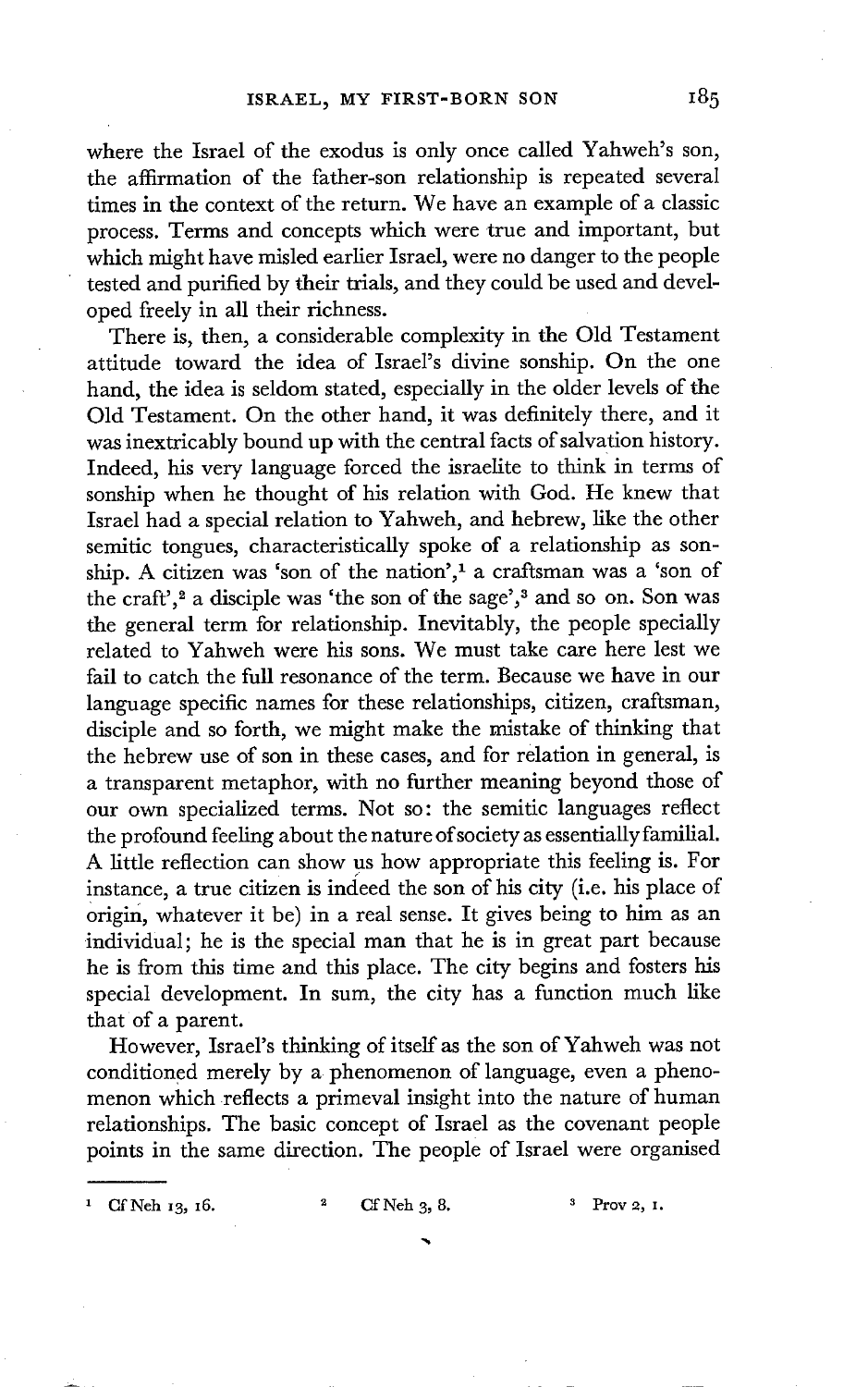on the basis of the covenant: it made them a people. Historical investigation shows that Israel was not really a unified tribal group of clans with a common origin and sharing the same blood. Rather it was a collection of peoples with different backgrounds, desert tribes, groups long settled in Canaan, slaves from Egypt and so on. What gave all these disparate peoples unity was not their family origin but rather their allegiance to Yahweh, their entering into a covenant with him.<sup>1</sup> There is something of a paradox here. Pagan nations could easily think of themselves as a family, the descendants of a common divine ancestor. Israel's severe insistence on the transcendence of Yahweh ruled this out entirely. Israel could not be related to Yahweh by physical generation but only by a free act of the will: an agreement, that is, a covenant. In other words the relationship between Yahweh and Israel was contractual and not a natural sonship. And yet this statement of the case inevitably falsifies it somewhat for our minds. The covenant between Israel and Yahweh did in fact make Israel the family of Yahweh in a very real sense. Oddly enough, a group which had no family unit and which could not ascribe to itself the mythic unity of descendence from a god, which could only be united by a spontaneous act of the will, became by this very act what it was not and could not be before. Now, in the minds of the actors, it could and must be thought of as a kind of family. Once again, if we are to understand this, we must put aside our own habits of thought; we are accustomed to make a clear distinction between a contractual group and the family group, the adopted child and the natural child. Not so ancient Israel: the result of the contract, the covenant, was thought of as a kind of familial relationship.

It is true that the exact nature of Israel's covenant with Yahweh has been and will be the subject of much diversity of opinion and of much discussion. The classic critical school held that the covenant idea was a later substitution for a primitive idea of blood-relationship to God, an improvement which raised a supposed physical relationship to the nobler level of a union of wills, a moral union. At the opposite pole, there have been those who felt that the covenant idea was too legalistic, a beginning of pharisaical self-righteousness. Others again have found the idea of a covenant as essentially a legal contractual relationship to be both useful, praiseworthy and primitive: there certainly was development of the covenant idea

<sup>1</sup> Murray, John Courtney, S.J., *The Problem of God* (Yale, 1964) , p IX.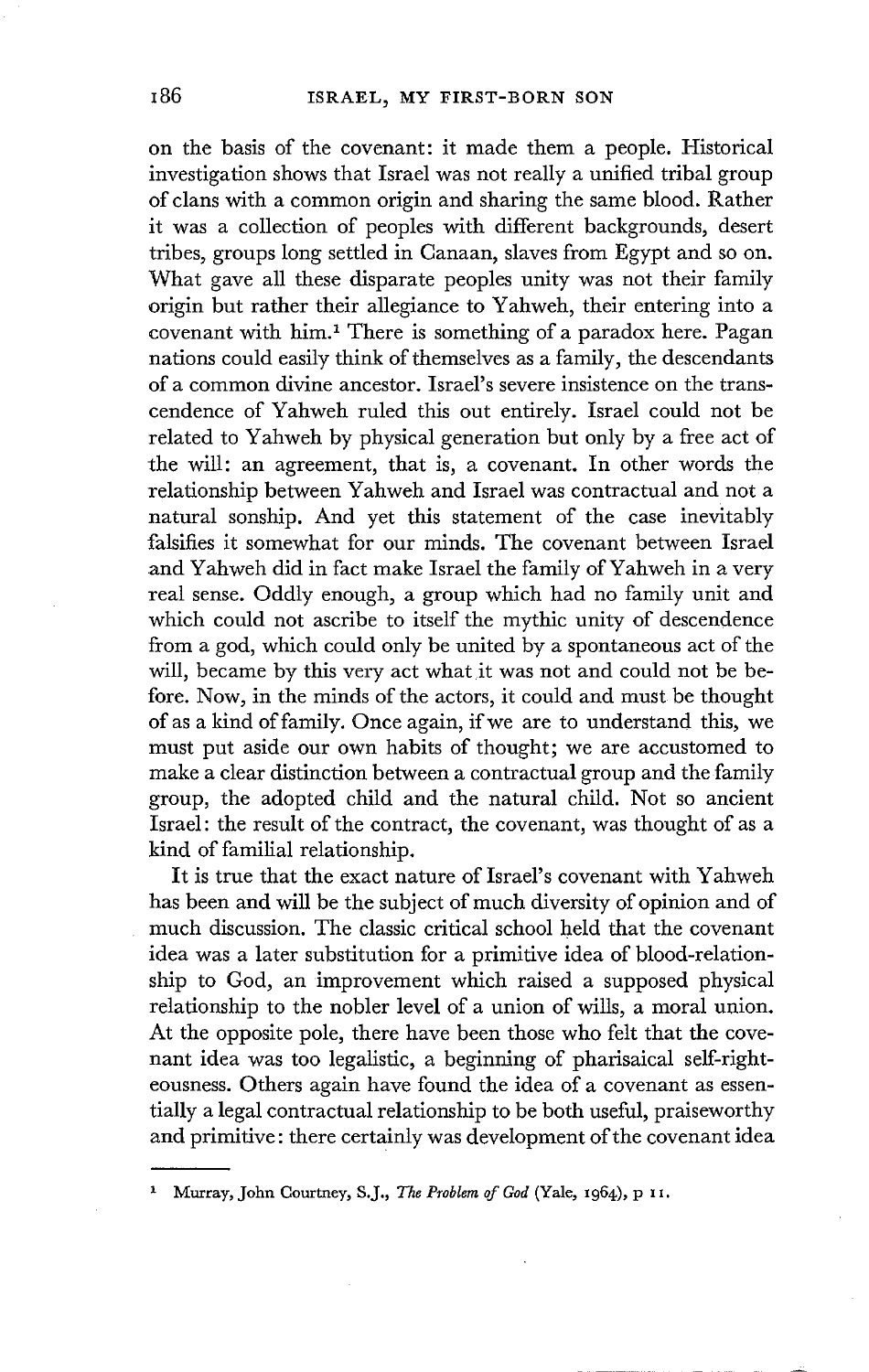within Israd. However, in the true israelite tradition, the covenant relationship always had something of the familial about it. An instance of this is Ahaz calling himself the son of the brutal assyrian king, because of a covenant with Assyria, a purely political affair with an overbearing master.<sup>1</sup> In any case, the original covenant made on Sinai was thought of as constituting a familial relationship between Yahweh and Israel. The proof that the Sinai covenant was familial is simple: the rites by which it was ratified. Blood was shared,<sup>2</sup> a sign which is universally recognized among the more primitive peoples as making strangers one family because symbolically they share one blood. In another version, the representatives of Israel shared a meal with Yahweh,<sup>3</sup> again a recognized sign that they were all members of one family circle. Thus the original Sinai covenant meant a relationship with Yahweh which was somehow familial, and this was never lost sight of throughout the later developments and improvements of the covenant idea, as revelation progressed. The texts of Exodus themselves show this, for they are more than simple records of the past. They represent the liturgy of the feast through which Israel remembered and renewed the Sinai covenant. In the ritual and its accompanying texts the covenant was made present to each succeeding generation, and renewed as a familial covenant.

The very name that Israel used for itself as a nation, *Cam -* other people are *goyim -* points to the concept of the people as a family. *Goyim* refers essentially to a social group, a political grouping of men who might well be, and usually were, of disparate origin. *Cam,* on the other hand, indicates much more than a mere political and social unity; it is a group conceived of as having somehow a familial relationship. This idea, of course, was further expressed and reinforced in the structure under which Israel expressed itself to itself, namely, the partitioning of the people into the twelve tribes thought of as stemming from a single ancestor.

The basic conception of Israel, then, made it inevitable that the nation think of itself as a family; and the God who had made it a nation, and a family, who had saved and guarded it, fits naturally and necessarily into the position of a father. The Old Testament is again explicit here, though as sparing in its use of the term father for Yahweh as of son for Israel. Nonetheless, Yahweh is a true father because he does what a natural father does. He is father because he

 $x^2$  2 Kg 16, 7.  $x^2$  Exod 24, 5-8.  $x^3$  Exod 24, 11.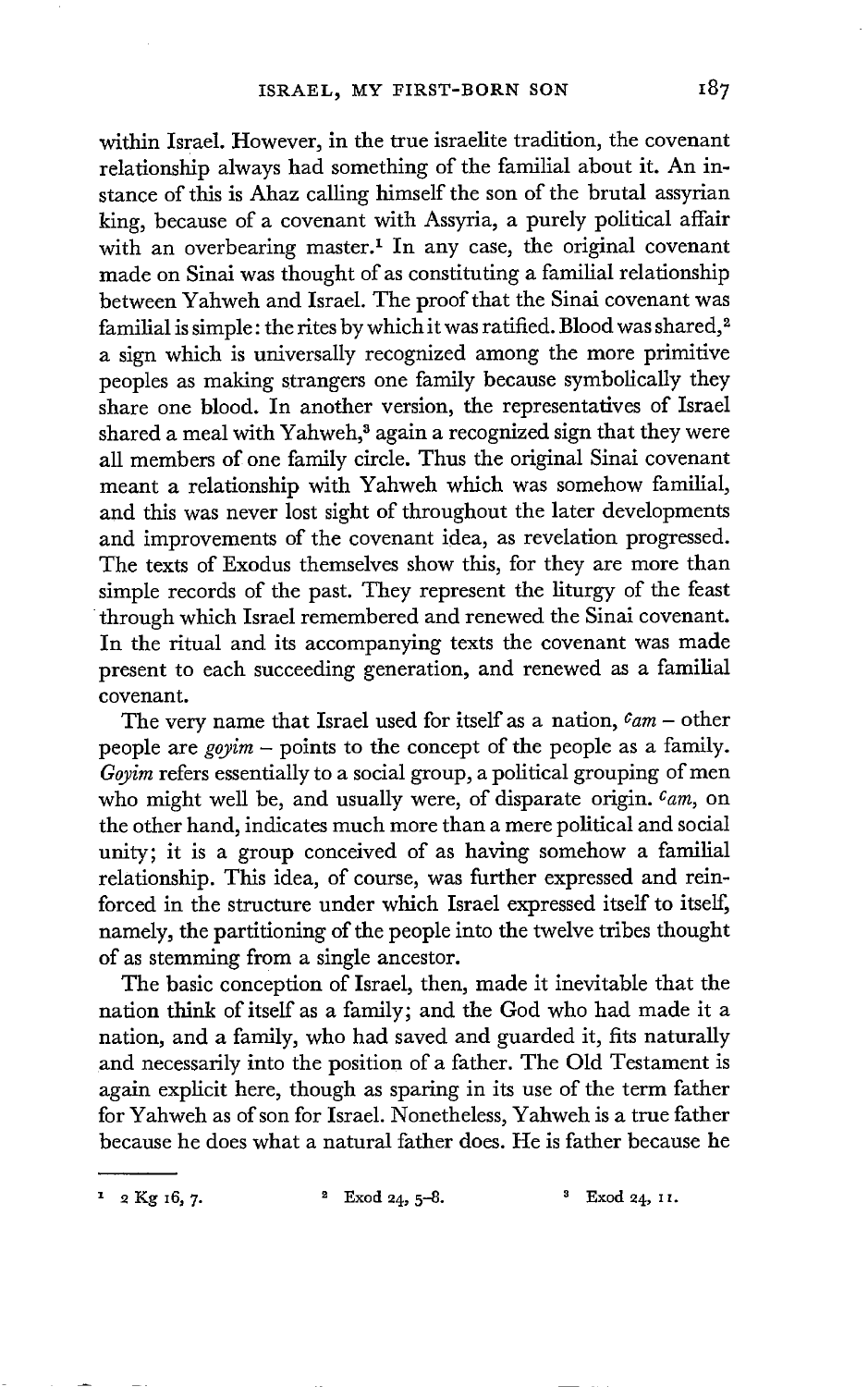has made the people,<sup>1</sup> and because he nurtures it and guides its development.<sup>2</sup> So much is this true that by comparison the revered ancestors Abraham and Jacob (Israel) do not, according to the prophet, deserve the title of father; it belongs to Yahweh alone.<sup>3</sup>

The definition, if we may use the term, of fatherhood involved or implied by these passages is instructive. It does not dwell on the metaphysical nature of fatherhood. Yahweh is seen to be father of Israel in what he does. He brings Israel into being; he fosters and guides it. This is true fatherhood. So also with sonship; true sonship lies in action according to the father's heart. A true son must be like the father not in static being but in activity. Once again we have a parallel to the covenant situation. In Israel, a covenant resulted not so much in the establishment of a state as in a continuing action, in living according to the wishes of the sovereign who had granted the covenant. The ancient Near East even called the relation between covenant partners love. Indeed, though a book like Deuteronomy, based entirely on covenant ideas, knows of the father-son relationship between Yahweh and Israel, the love with which it is concerned to the point of obsession is a love like that between overlord and vassal. 4 This raises a serious objection against the claim that the covenant relationship was always in some part familial. If this were so, how could Deuteronomy concern itself with both relationships, and yet keep them apart rigorously? The answer is, I believe, that love in Deuteronomy is a love of reverence and loyalty and obedience: this love-relationship of son to father is equally applicable to Israel's relation with Yahweh, a relationship of fidelity, reverence and obedience. This is strikingly verified by the contrast in tone between the picture of Yahweh the Father's relation to his son and that of Israel's relation to him as Father. The first is all tenderness;  $5$  the other is essentially reverential fear and obedience.<sup>6</sup> Yahweh complains not that his son does not feel tenderly toward him, but rather that his son does not serve him faithfully.

This active sonship might well be called an imitation of God, if we were to express it according to our own ideas; but we must note that this is not said explicitly in the Old Testament. The idea that men should be like God is not unknown in Israel. For instance, the demand: 'Be ye holy, for I, Yahweh, your God, am holy'

<sup>&</sup>lt;sup>1</sup> Isai 64, 7.  $2 \text{ Deut } 1, 31; 8, 5.$   $3 \text{ Isai } 63, 16.$ 

<sup>&</sup>lt;sup>4</sup> Deut 8, 5; 14, 1. Cf Moran, William, S.J., 'The Ancient Near Eastern Background

of the Love of God in Deuteronomy', *Catholic Biblical Quarterly* 25 (I963), p 77-87.

<sup>&</sup>lt;sup>5</sup> Deut 1, 31; Isai 63, 16; Hos 11. <sup>6</sup> E.g. Deut 14, 1; Isai 1, 2; Mal 1, 6.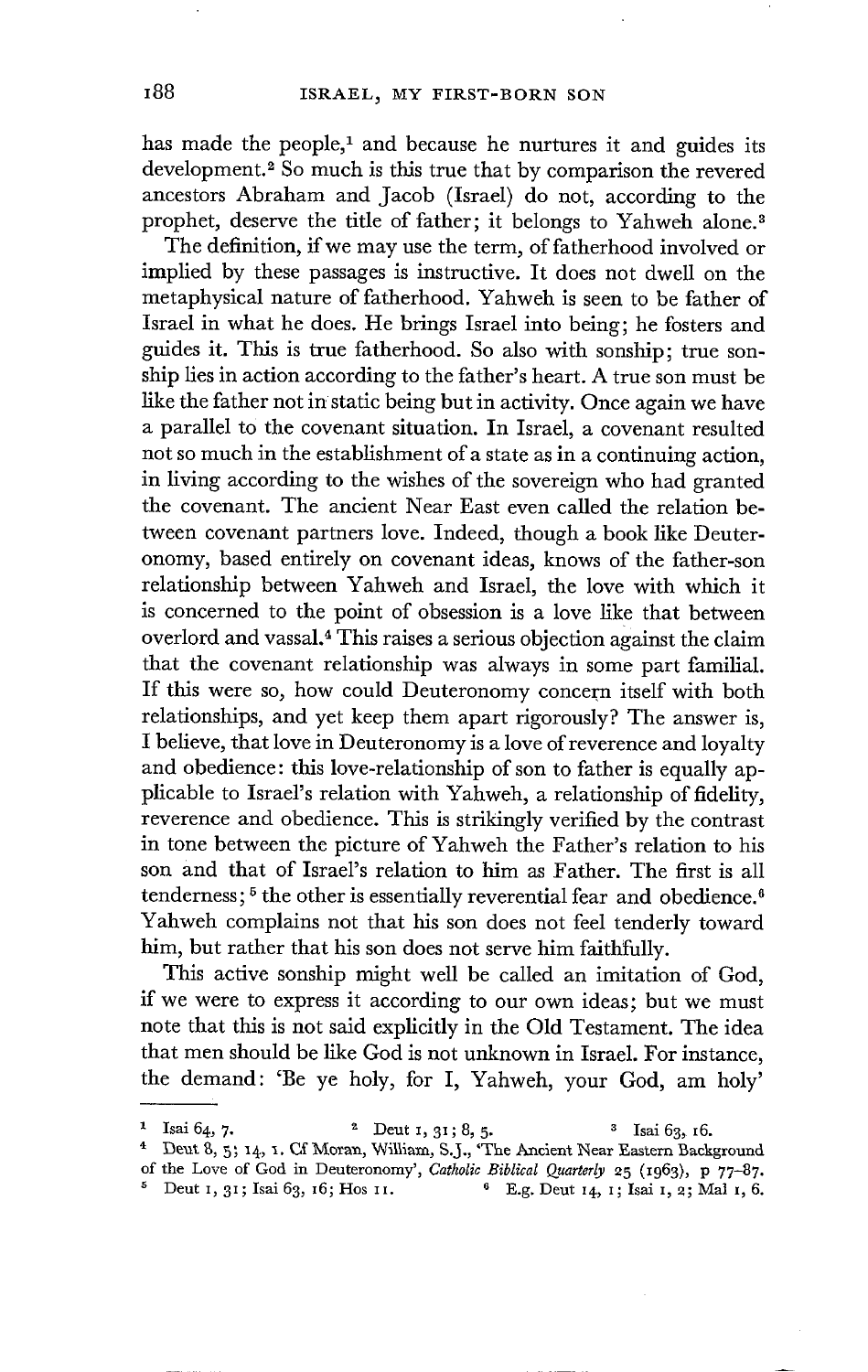occurs to explain and motivate laws;<sup>1</sup> but nowhere are we expressly told that Israel the son must be like the divine Father. And this is natural enough. Within a family the father is inevitably a model, and his children learn more from living with him than from his explicit instructions. However, we do not expect the father to call explicitly for imitation; it is a normal, natural fact of family living and so does not need explicit mention. We assume that the child will be like the father, and we do not need to articulate this assumption. Neither did the Old Testament, though clearly it did make this assumption. The very ancient poem in Deuteronomy reads: 'There is no corruption in him. His children have the blemish, a generation twisted and perverse'.<sup>2</sup> The blame implied can only apply if Israel should have been like its father and had failed to be so.

Again, the israelites are called 'sons of the living God',<sup>3</sup> a phrase which in its primitive meaning referred to the fact that man is like the living God because he has the mysterious power to give life through procreation.<sup>4</sup> He is like God in this action. However, this is no automatic likeness, no brute quality shared by man and animal alike. It can be godlike only when used properly. It must be integrated into a life given to God as a whole. Hosea, the prophet who has called Israel the son of the living God, is most acutely aware of the dangers to which this godlike power left a man a prey. He could refuse to attribute this power to God, claim it as his own and completely disrupt the order of things. More, any sin, any rejection of God, cut men off from the source of life.<sup>5</sup> Thus true sonship is not a state of possession, but a power. It is essentially involved with the use of man's power, with an activity which conforms to the divine Father's manner of doing things.

This is made clear in more general terms in the most common context in which Israel is addressed as Yahweh's son. The point is that the son is to act like. a son. Because he is son he must be loyal, he must live up to the family standards.<sup>6</sup> Nor is the action of true sonship confined to accepting general standards; the fact that Yahweh is the father to Israel, his son, is a motive for specific action.<sup>7</sup>

Cp Gen 1, 27-28 with 5, 1-3. <sup>5</sup> Cf Hos 2, 7-15; 6, 2. <sup>6</sup> Cf Isai 64, 8. 'You are the sons of the Lord your God; you shall not cut yourselves or make any baldness on your foreheads for the dead'. Deut 14, I. This law against shaving the head seems odd, particularly in connection with its solemn introduction; it is, however, very significant. The practice was a pagan funeral rite and so was tantamount to turning away from Yahweh to another god.

<sup>&</sup>lt;sup>1</sup> Lev 19, 2; 20, 7, 26. <sup>2</sup> Deut 32, 5. <sup>3</sup> Hos 2, 10.<br><sup>4</sup> Cp Gen 1, 27–28 with 5, 1–3. <sup>5</sup> Cf Hos 2, 7–15; 6, 2. <sup>6</sup> Cf Isai 64,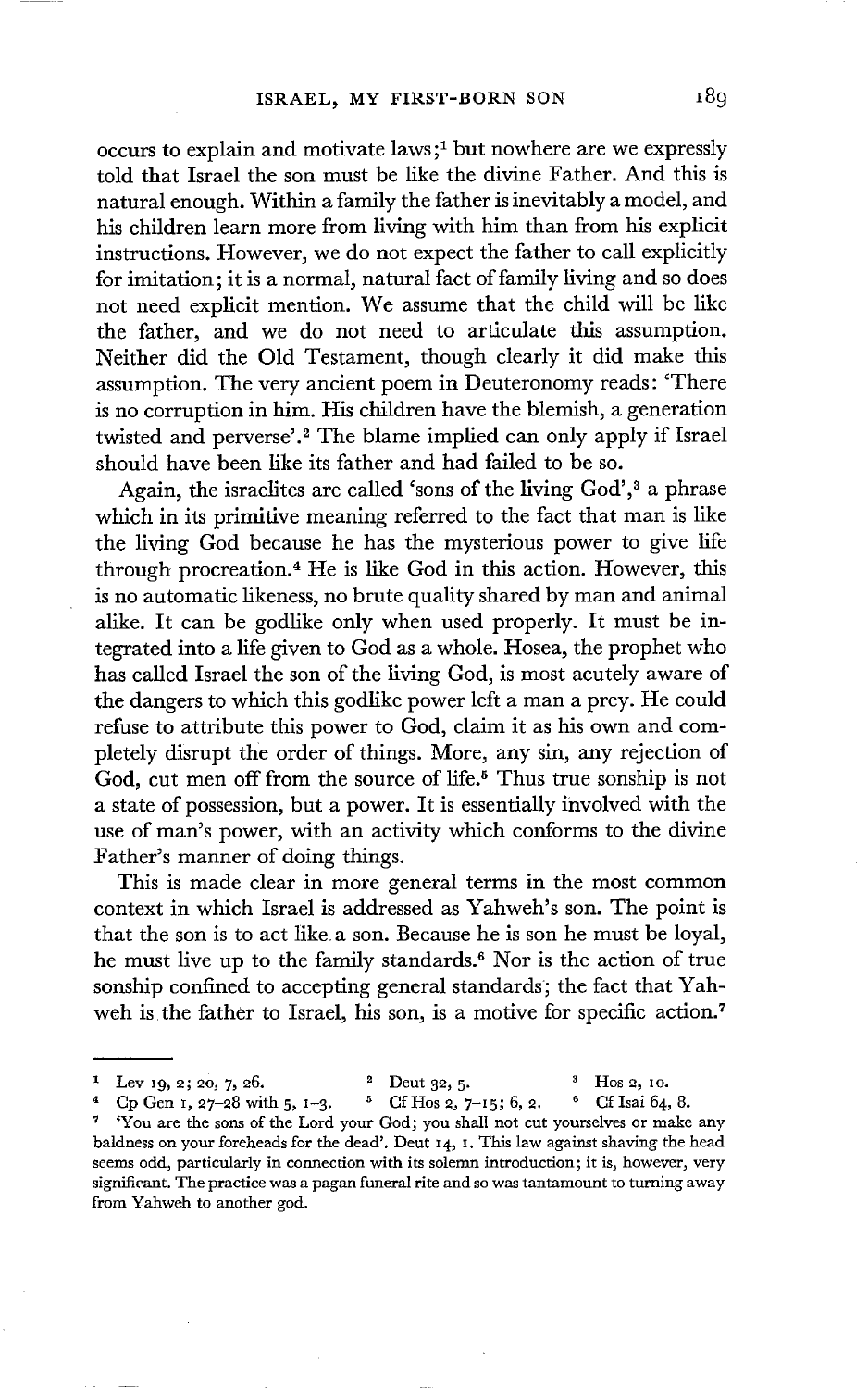More often this is put negatively: Yahweh has chosen Israel as his son, but the son has been rebellious and unfaithful; hence the poignant force of the prophetic reproach to the faithless nation.<sup>1</sup> The intimate connection between divine sonship and right action appears most graphically in the story of Eden. 'The state depicted in Genesis 2ff might better be called the state of innocence, in terms of religion, of life in a pure childlike relationship with God, a life also reflected in a relationship between man and woman. It is, therefore, a perfectly natural harmony between them and also perfect harmony with nature... The cleavage in the original harmonious relationship between God, man, and woman (and ultimately the animal world, too) was caused by reaching out for the fruit of the one forbidden tree - the tree of the knowledge of good and evil, symbol of a higher divine knowledge. Sin is man's desire of independence, the desire to shake himself free of the childlike relationship with God, free of true innocence. And the punishment for this cleavage is the rupture of the relationship between man and the animal world, man and woman, man and the earth, and ultimately this punishment is death (symbolized in man's expulsion from the Garden of Eden with its tree of life). Here God recognizes the fact that harmony between himself and man has been broken'.<sup>2</sup>

There is a danger that we see in all this a sort of moralism. God the Father lays down the law which his children must follow if they are to remain his children, but the law can seem to be something extrinsic, an arbitrary appendage conditioning the essential relationship. This may in fact have been the interpretation of later, pharisaic schools; but it is a misreading of the true Old Testament attitude. The law was a natural and integral factor in the relationship. Just as the Father is father in terms not of what he is but in terms of what he does and how he lives, so the son is son precisely in his continuing action, in his life as son. It may be said that this activity according to the divine heart constitutes the relationship. Whether it was phrased as covenant or sonship, the relationship with God was not a legal or an ontological state; it was a continuous activity, an activity defined and expressed in the details of the law. One did not become a son and then accept the father's standards; one was a son precisely because he lived those standards. The state and the activity connected with it are indistinguishable.<sup>3</sup>

<sup>&</sup>lt;sup>1</sup> Cf Isai 1, 2; 30, 1, 9; Jer 3, 4, 19.

Vriezen, T. C., *An Outline of Old Testament Theology* (Oxford, i962), p 209.

<sup>3</sup> Cf O'Connell, M., S.J., *Theological Studies* 2I (I96O), pp 35i-4o3 .